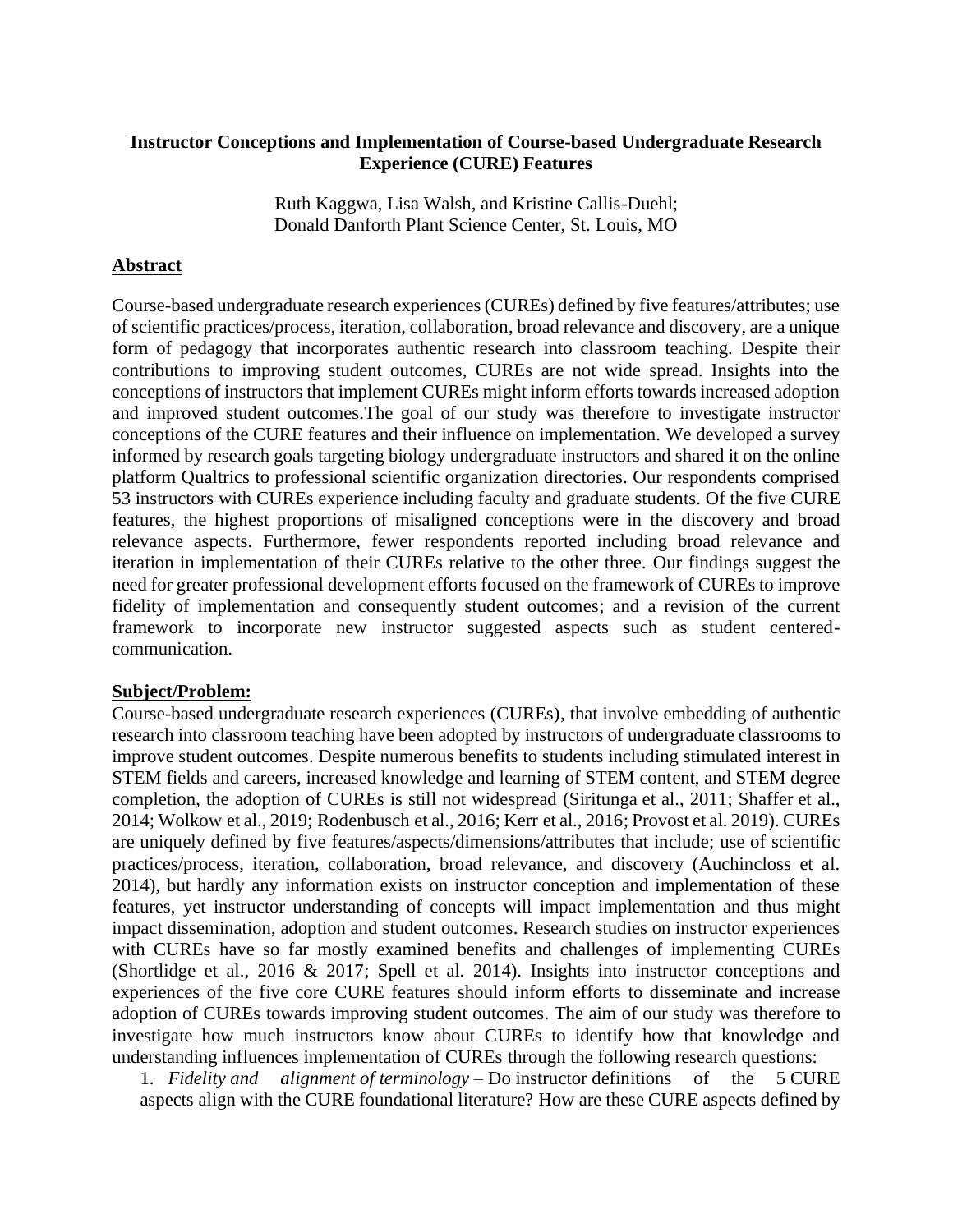CURE instructors? How are CUREs defined based on how well instructor conceptions align with the foundational literature?

2. *Fidelity and alignment of implementation* – Do instructors try to implement the 5 CURE aspects, and does their implementation align with the CURE foundational literature? 3. *Additions to foundational literature* – Are there critical aspects to a CURE that are missing from the foundational literature?

## **Design or Procedure:**

We utilized a mixed methods approach and outlined research goals to inform our development of the survey questions and mapped each survey question to our research goals. We refined the survey questions through a cycle of soliciting feedback from biology education research experts and CURE experts and revising the survey. After six rounds of revision, the survey was finalized in Qualtrics and distributed to over 15 professional scientific organization listservs, directories, and biology departments. The survey was open from February to March 2020. The final survey consisted of five academic background questions, three CURE experience questions, and 16 CURE qualitative questions. For each of the five CURE aspects, survey participants were asked to describe the aspect, if they implement the aspect in their CURE, and if so, how do they implement the aspect? Additionally, we asked participants if they could think of any additional aspects important to their CURE.

## **Analyses and Findings:**

Two researchers independently coded the five CURE aspects descriptions to determine how closely aligned (aligned, semi-aligned, or misaligned) the responses were to their definitions found in Auchincloss et al. (2014). After initial coding, inter-rater reliability, measured using Cohen's Kappa coefficient, was 0.488. This low inter-rater reliability was primarily due to differences in "semi-aligned" coding between the two researchers. A mediated discussion between the two researchers was implemented to reconcile conflicting coding, resulting in a Cohen's Kappa coefficient of 0.915. To evaluate variation in definition alignment between instructors running network CUREs and instructors running home grown CUREs, we ran a binary logistic regression in SPSS (IBM version 27) using the forward likelihood ratio, which adds categorical or continuous variables to the model if they significantly improve the model's performance.

To identify common themes in the qualitative survey descriptions of each of the CURE aspects, we used MonkeyLearn software to build word clouds for each of the three different groups (aligned, semi-aligned, and misaligned) that had at least 7 responses. This software removes noninformative words (e.g., "the", "you", "is"), collapses words to their shared stem word (i.e., collecting or collected become collect), compiles synonyms, and uses artificial intelligence to automatically identify and group co-occurring words (i.e., phrases) [\(https://monkeylearn.com/word-clouds/](https://monkeylearn.com/word-clouds/) accessed June 10). For each CURE aspect, the researchers used the most frequent words within each word cloud to compile one-sentence definition, as well as an overall definition for CUREs.

*CURE Implementation Analysis*: Two researchers independently coded the participants survey data on the five CURE aspects implementations to determine if each aspect aligned (aligned, semialigned, or misaligned) with the definitions found in Auchincloss et al. (2014). For respondents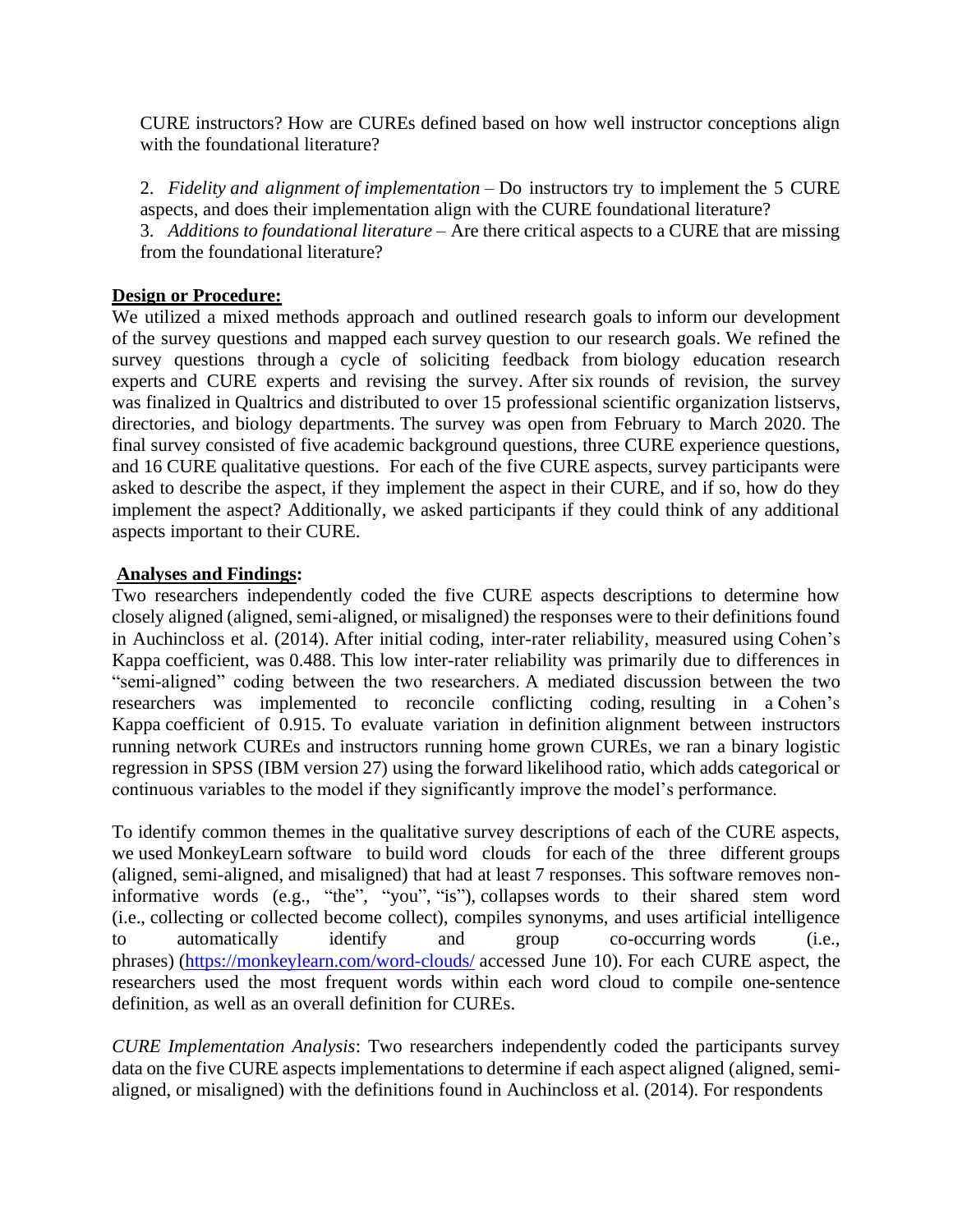who indicated that they did not implement a given CURE aspect, their remaining implementation answers and their overall CURE description were reviewed by researchers to determine if there was evidence that they actually implemented the given CURE aspect. After initial coding, interrater reliability, measured using Cohen's Kappa, was 0.737. For responses with conflicting codes, a third researcher independently coded the responses to reach a final consensus.

To evaluate variation in implementation alignment between instructors running network CUREs and instructors running home grown CUREs, we ran a binary logistic regression in SPSS (IBM version 27) using the forward likelihood ratio, which adds categorical or continuous variables to the model if they significantly improve the model's performance. We also evaluated the correlation between the respondent's CURE description and how their implementation was coded (i.e., are their definitions more likely to align with literature if they are correctly implementing the aspect in their course). This was done in R by measuring Cramér's V, a statistical extension of the Chi-Squared statistic (Cramer 1946), available in the 'rcompanion' package (Mangiafico, 2021).

There were 53 respondents who had experience with CUREs including 21 tenured faculty, 14 tenure track faculty, 12 non-tenure track faculty, three graduate students, two lab managers, and one department chair. Most respondents taught both lecture and lab ( $N = 48$ ), but three exclusively taught lab and two exclusively taught lecture, majority at R1 institutions and primarily undergraduate institutions. The most frequent CURE activity respondents had participated in was implementing a CURE (98%), followed by designing a CURE (72%). Most respondents (81%) had participated in running a CURE within the last year, and the remaining participants had participated in the last five years.

*CURE Definition Analysis:* The CURE feature, discovery had the highest percentage of misaligned responses (46.3%), to the Auchincloss et al. (2014) CURE framework, followed by broad relevance (35%). While most responses for iteration and scientific process were aligned with CURE literature, 68.3% of collaboration descriptions were only vague enough to be coded as semialigned to the literature. When the five word-cloud generated CURE aspects are combined, the "crowd-sourced" CURE definition from survey responses that aligns with Discipline Based Education research (DBER) literature reads:

"*Student groups using their diverse skills to generate and analyze data for novel scientific questions, reflecting on their results to improve and repeat their experiments leading to new knowledge that connects to societal topics or scientific problems within the field of study*."

The compiled CURE definition that is misaligned from DBER literature reads: "*Students learn new knowledge through answering inquiry science questions that interest them, while developing useful science skills*."

*CURE Implementation Analysis:* When instructors were asked if they implement each of the five CURE components (Auchincloss *et al.*, 2014), a smaller percentage of instructors' CURE included broad relevance and iteration than the scientific process, discover, and collaboration. Of the respondents who included a description of their CURE but indicated they did not include at least one of the CURE aspects, 10 ran home grown CUREs while two ran network CUREs.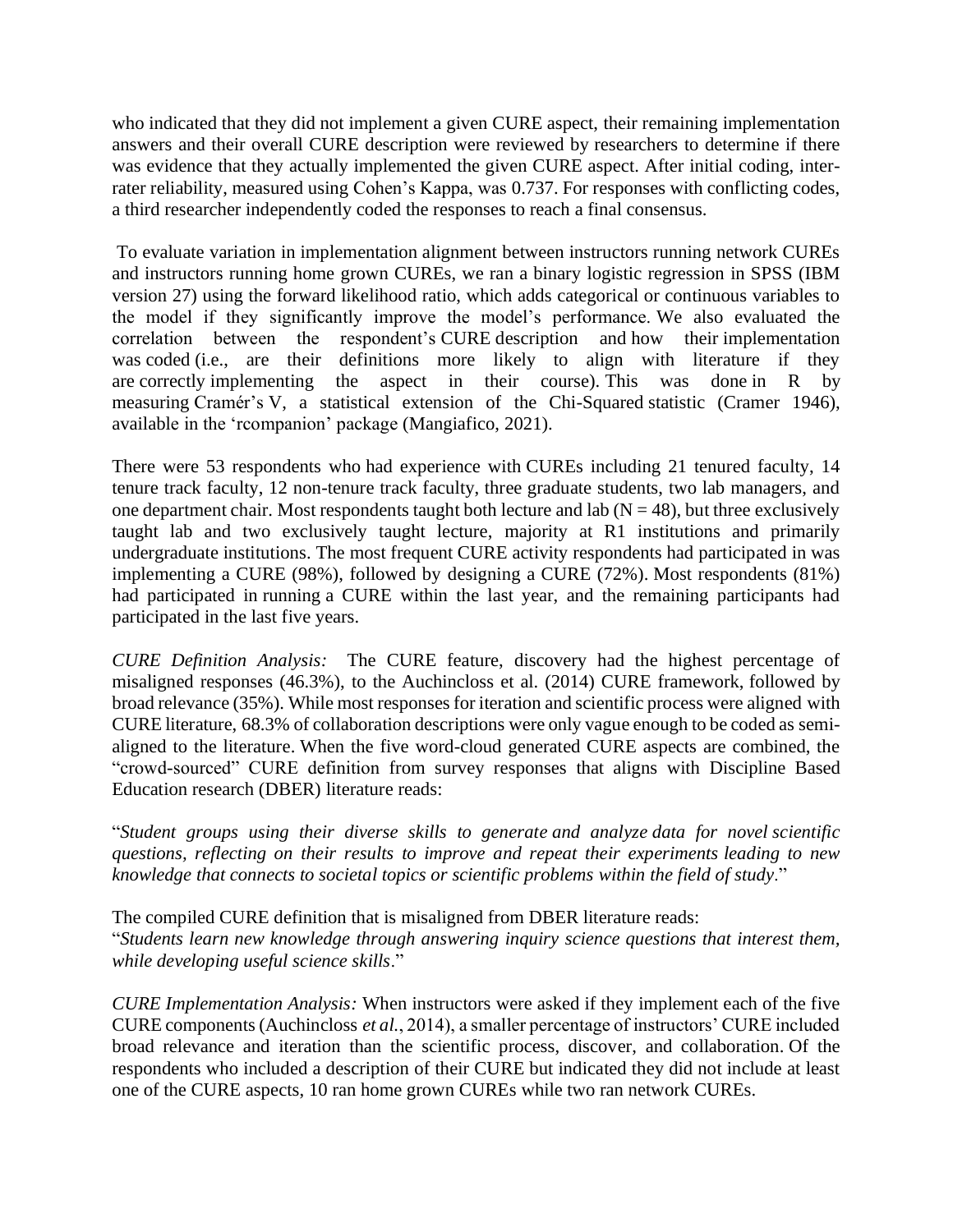The binary logistic regression revealed a significant relationship between type of CURE (homegrown vs. network) and whether broad relevance was implemented according to the foundational literature's definition ( $p = 0.046$ ). While 80% of respondents who used network CUREs implemented broad relevance, only 61% of respondents who used home-grown CUREs implemented broad relevance. Based on Cramér's V coefficients (>0.5 high association, 0.3-0.5 moderate association, 0.1-0.3 low association), there was a moderate association between definition alignment and implementation alignment for iteration, discovery, and collaboration (Cramér, 1946). There was a low association between definition alignment and implementation alignment for scientific practice and broad relevance.

*Additional CURE Aspects Analysis:* We received 16 responses from survey participants (13 faculty, two lab managers, and one graduate student) suggesting additional CURE aspects to the 5 outlined in Auchincloss et al. (2014). We identified two overarching themes: CUREs as a learning experience opportunity ( $N = 14$ ) for students and the need for outside support ( $N = 3$ ) such as faculty support, department support, or broader community support. Five subthemes emerged within Learning Experience: student communication skills, student-centered inquiry, and design to improve student engagement and ownership of the project, resilience, research techniques, and teamwork.

*Conclusion*: Our studies have shown that, of the five CURE dimensions/features proposed by Auchincloss et al. (2014) higher proportions of misaligned conceptions of the CURE features discovery and broad relevance prevail among biology instructors implementing CUREs, relative to the other three. Additionally, only a few of our sample of instructors include broad relevance and iteration in implementation of their CUREs relative to the scientific process, discovery, and collaboration. Furthermore, implementation of CURE features such as broad relevance is greater among instructors implementing network relative to home-grown CUREs. Our respondent instructors suggest an expansion of the current framework of five features Auchincloss et al. (2014) to include student-centered aspects such as communication skills, inquiry and design, resilience, research techniques, and teamwork.

# **Contribution:**

To understand student experience and outcomes from CUREs, gauging conceptions of CURE features and fidelity of implementation are a key component that is currently missing in the assessment of CUREs. We are adding to this definition of a CURE by collecting instructor conceptions of each of these dimensions. Our results indicate that even among biology instructors that implement CUREs, in their classroom teaching, misconceptions about the CURE features and framework still prevail, this is likely to impact fidelity of implementation and consequently student outcomes. These findings suggest the need for professional development by instructors that implement CUREs to improve understanding and to ensure fidelity of implementation, which could impact student outcomes.

# **General Interest:**

Education reform efforts by the AAAS have advocated for integration of research into classroom teaching to improve STEM learning. While CUREs have addressed this call, gaps prevail in instructors' understanding of the CURE framework that are likely to impact dissemination to peers,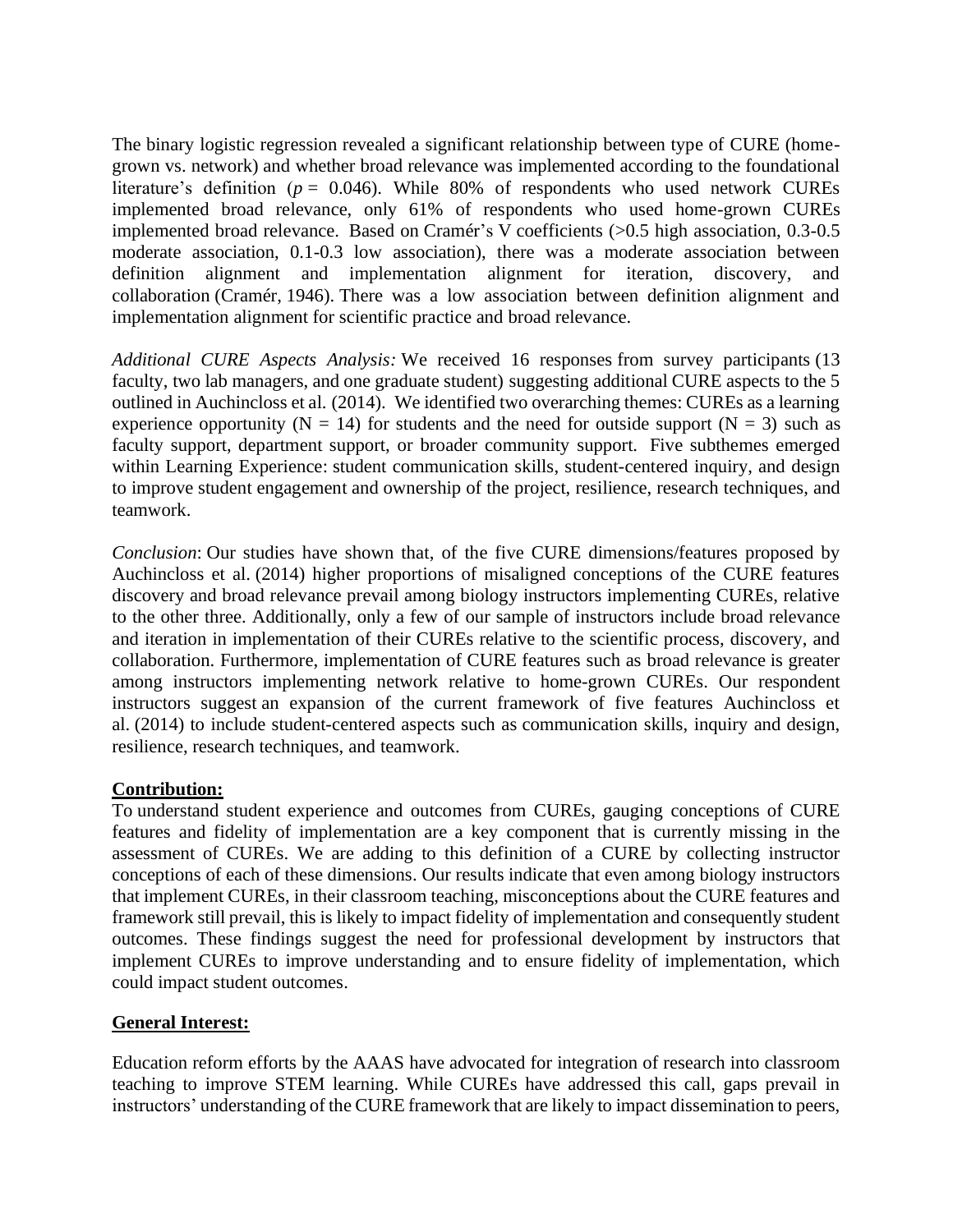classroom implementation and student outcomes. Our findings suggest the need for greater professional development efforts focused on the framework of CUREs and a revision and expansion of the current framework to incorporate new instructor suggested aspects that contribute to student outcomes.

## **References**

AAAS [American Association for the Advancement of Science] (2011). Vision and change in undergraduate biology education: a call to action. Washington, DC.

Auchincloss, L.C., et al. 2014. Assessment of Course-Based Undergraduate Research Experiences: A Meeting Report. CBE-Life Sci. Educ. 13, 29–40.

Cramér, H. 1946. Mathematical Methods of Statistics. Princeton: Princeton University Press, page 282 (Chapter 21. The two-dimensional case).

Mangiafico, S. 2021. Functions to Support Extension Education Program Evaluation. Package 'rcompanion' version 2.4.1. CRAN.

Provost, J. J., Bell, J. K. and Bell. J. E.2019. Development and Use of CUREs in Biochemistry. 2019 American Chemical Society. Bussey et al.; Biochemistry Education: From Theory to Practice ACS Symposium Series; American Chemical Society: Washington, DC, 2019.

[Rodenbusch, S.E,](https://www.ncbi.nlm.nih.gov/pubmed/?term=Rodenbusch%20SE%5BAuthor%5D&cauthor=true&cauthor_uid=27252296) [Hernandez P.R,](https://www.ncbi.nlm.nih.gov/pubmed/?term=Hernandez%20PR%5BAuthor%5D&cauthor=true&cauthor_uid=27252296) [Simmons, S.L,](https://www.ncbi.nlm.nih.gov/pubmed/?term=Simmons%20SL%5BAuthor%5D&cauthor=true&cauthor_uid=27252296) [Dolan, E.L.](https://www.ncbi.nlm.nih.gov/pubmed/?term=Dolan%20EL%5BAuthor%5D&cauthor=true&cauthor_uid=27252296) 2016. Early Engagement in Course-Based Research Increases Graduation Rates and Completion of Science, Engineering, and Mathematics Degrees[.CBE Life Sci Educ.](https://www.ncbi.nlm.nih.gov/pubmed/27252296) 2016 Summer;15(2). pii: ar20.

Shaffer, C.D., et al. 2014. A Course-Based Research Experience: How Benefits Change with Increased Investment in Instructional Time. CBE-Life Sci. Educ. 13, 111–130.

Shortlidge, E. E. Bangera G., and Brownell. S.E. 2016. Faculty Perspectives on Developing and Teaching Course-Based Undergraduate Research Experiences. BioScience 66: 54–62.

Shortlidge, E.E. Bangera, G. Brownell. S. E. 2017. Each to Their Own CURE: Faculty Who Teach Course-Based Undergraduate Research Experiences Report Why You Too Should Teach a CURE. Journal of Microbiology & Biology Education. Volume 18, Number 2

Siritunga, D., Montero-Rojas, M., Carrero, K., Toro, G., Vélez, A., and Carrero-Martínez, F.A. 2011. Culturally Relevant Inquiry-Based Laboratory Module Implementations in UpperDivision Genetics and Cell Biology Teaching Laboratories. CBE-Life Sci. Educ. 10, 287–297.

Spell, R. M. Guinan, J.A. Miller, K. R. and Beck, C. W. 2014. Redefining Authentic Research Experiences in Introductory Biology Laboratories and Barriers to Their Implementation. CBE— Life Sciences Education.Vol. 13, 102–110, Spring 2014.